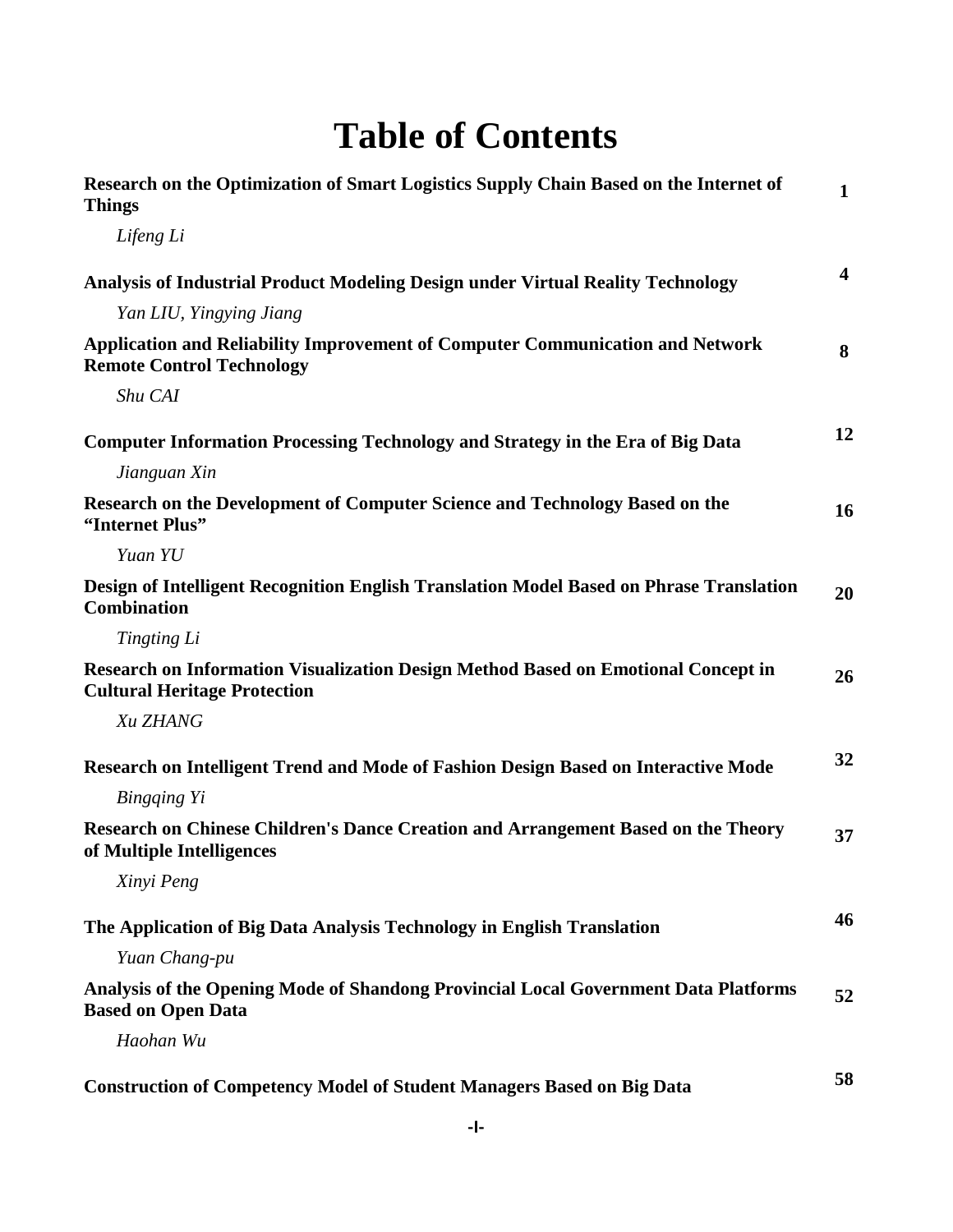## *Wenfeng Liu, Xiang Ning*

| The Model Construction of Student Party Member Education and Management System<br><b>Based on Data Warehouse</b>                                      | 63  |
|-------------------------------------------------------------------------------------------------------------------------------------------------------|-----|
| Wenfeng Liu, Xiang Ning                                                                                                                               |     |
| Discussion on Quality and Safety Control of Housing Construction Project Management<br><b>Based on Bim</b>                                            | 69  |
| Shuai Liu, Jundan Wang                                                                                                                                |     |
| <b>Research on the Security System of Digital Archives Information</b>                                                                                | 74  |
| Yan Peng                                                                                                                                              |     |
| <b>Improvement of Gm (1,1) Model Based on Particle Swarm Optimization</b><br><b>Algorithm--Model Performance Analysis Based on Epu Data</b>           | 78  |
| Jiwei Liu                                                                                                                                             |     |
| <b>Clustering Analysis and Countermeasures of the Peak Carbon Dioxide Emissions Trend</b><br>in Cities in Northeast China                             | 83  |
| Yunyan Peng, Hui Dong, Yongbo Sun                                                                                                                     |     |
| The Application of Piotroski's f-Score in Selecting the Company's Stock Market                                                                        | 91  |
| Tanzesi He, Bing Tan                                                                                                                                  |     |
| <b>Tourism Big Data and Its Application</b>                                                                                                           | 98  |
| Meiwei Tang, Xue Ren                                                                                                                                  |     |
| <b>Application of Vr Technology in Vocational Collegespractice Teaching</b>                                                                           | 103 |
| Gewei Zhao                                                                                                                                            |     |
| Application of Augmented Reality Technology in Daily Ceramics--Take Jingdezhen<br>freehand blue-and-white as an example                               | 109 |
| Xiong Ying                                                                                                                                            |     |
| Research on the Optimization Path of the Operation Mechanism of the Old City<br><b>Reconstruction in Shanghai Based on Building Information Model</b> | 116 |
| Yuhe Xie                                                                                                                                              |     |
| Research on System Dynamics Model and Computer Simulation of Smart City System                                                                        | 125 |
| Qian Cheng, Xiaolong Li                                                                                                                               |     |
| Innovative Research on Higher Education Management Model in the Big Data Era<br>Meng Chen, Chuntao Li                                                 | 132 |